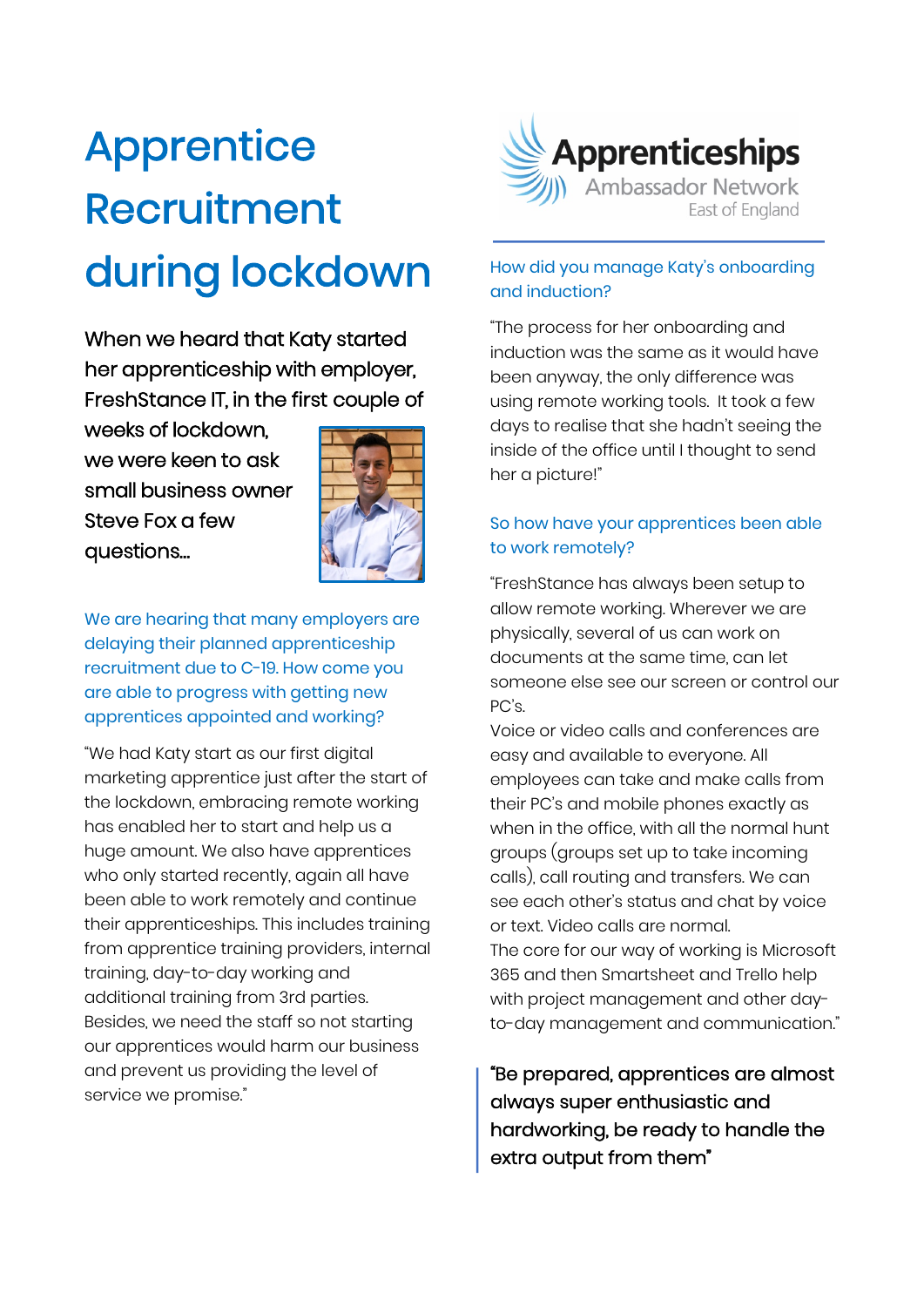#### This sounds second nature for you…

"We're an IT support and professional services company so I look at a lot of companies that say they absolutely can't work with the current restrictions and can see exactly how they can. I think it's more of a mindset than any real limitations in the vast majority of cases. The current situation should be part of disaster recovery plans already."

"From a human side, I've worked entirely remotely in some previous roles, managed remote workers and had partners whose jobs are based mostly or entirely from home. It's increasingly becoming a common or even normal way to work. C-19 is accelerating the change. Use the technology that enables work to support human interaction."

## How have your apprenticeship training providers responded?

Whereas some training used to be classroom based this is now 100% online, the training providers we work with switched seamlessly to online delivery. The only issue we had was an invite going to a disused mailbox for one candidate causing his course to be rescheduled. I think most apprentices actually prefer it to be entirely honest.

I work on the basis that there's always a solution. Rather than seeing a problem, hoping things go back to how they were and thinking we could pause things, we look at what's happening at the moment, accept things have changed, and find alternative ways to do what we need to.

## We're a few weeks in now, so is there anything that you've learnt or improved by starting Katy on her apprenticeship during lockdown?

"One thing which has come out of Katy joining the team and was highlighted in her interview and early days was the importance of the social side of work and how remote working can make you feel isolated. As a result, we now have weekly calls where the only agenda is a quick update on what you're working on and doing aside from work, then allowing a freer flowing chat.

This has helped break the ice for Katy and reduce that feeling of being isolated. In the same position again, I'd make sure we did it sooner and part of the initial induction process.

Oh, and I did send Katy that picture of the office since she's never set foot in it! At least she knows what her desk looks like, and apparently her new little desk home 'looks cosy'. "



## Finally, do have any tips or advice for other employers considering starting an apprentice right now?

"One huge tip is to ensure contact isn't all about work. Allow time at the start or end of meetings for people to be social, create social meetings without a work agenda. Regularly check in on the new apprentice (and staff in general) and give them a chance to ask questions. It's easy to ask the